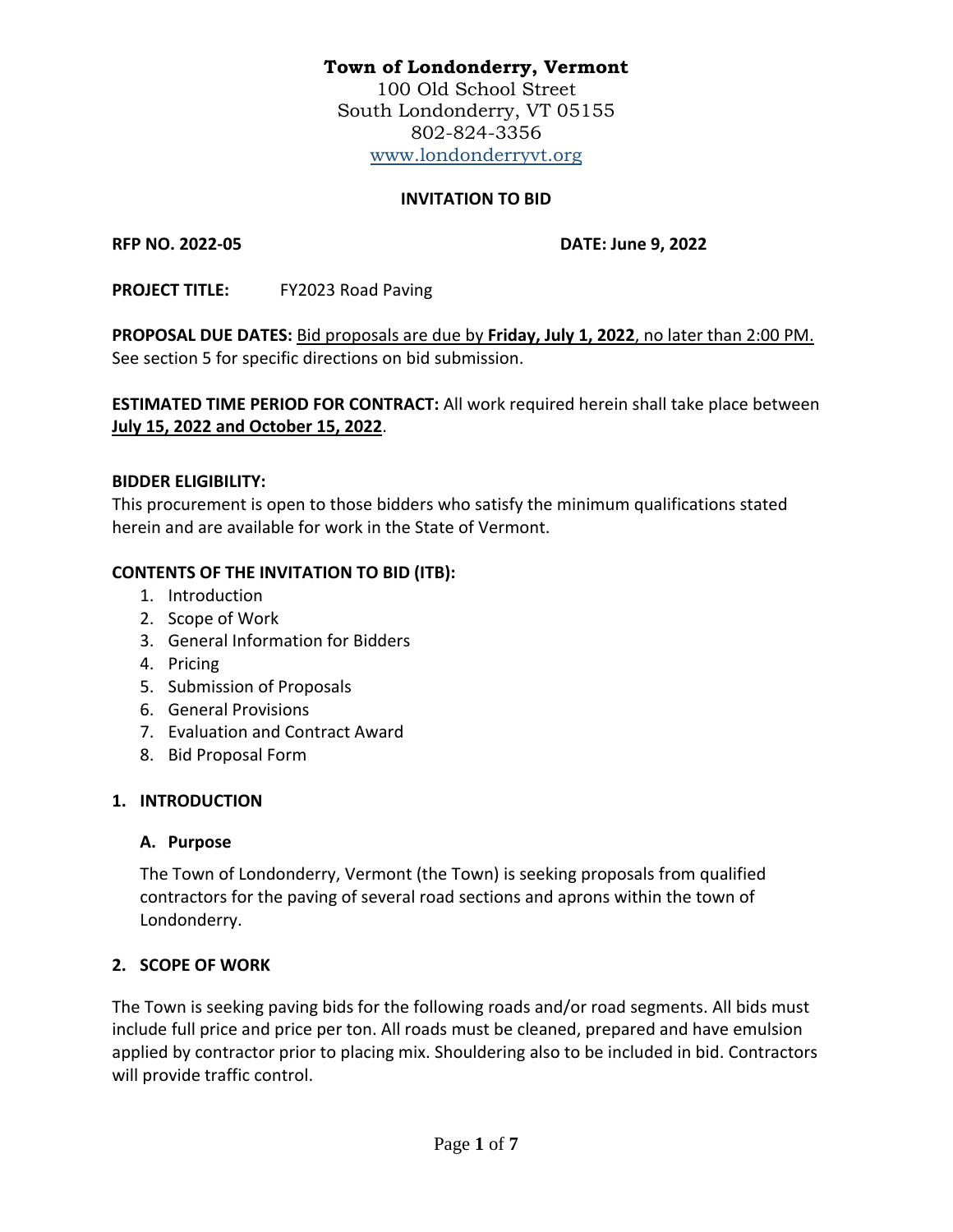The Town is seeking a primary bid as follows, and will consider a bid alternative for inclusion/addition in the project depending on available funds.

### **A. Primary Bid:**

| <b>Town Highway</b>    | Length (feet) | Width (feet) | <b>Required Work</b> |
|------------------------|---------------|--------------|----------------------|
| Landgrove RD (TH#1)    | 6,864         |              | $23 \mid 1''$ Shim*  |
| Thompsonburg RD (TH#2) | 4,224         |              | $23 \mid 1''$ Shim*  |
| Middletown RD (TH#5)   | 2,112         |              | $23 \mid 1$ " Shim*  |

\*with Type IV asphalt

### **B. Bid Alternatives:**

| <b>Town Highway</b>    | Length (feet) | Width (feet) | <b>Required Work</b>                                                                   |
|------------------------|---------------|--------------|----------------------------------------------------------------------------------------|
| Spring Hill RD (TH#41) | 15            |              | $24 \mid 1$ " Shim* of 7<br>individual culvert<br>crossings within 1-<br>mile distance |

\*with Type IV asphalt

Terms and conditions may be further defined in a formal contract.

## **3. GENERAL INFORMATION FOR BIDDERS**

## **A. Right to Accept or Reject Proposals**

The Town reserves the right to accept or reject any proposal, at their sole discretion, and to award a contract based solely on their determination of the best proposal considering all circumstances and conditions applicable to this project.

## **B. Right to Cancel or Postpone the Project**

The Town reserves the right at its sole discretion to reject any and all proposals received without penalty and not to issue a contract as a result of this ITB.

### **C. Right to Retain and/or Utilize Information Contained in Submitted Proposals**

The Town reserves the right to retain all of the proposals and to use any ideas in a proposal regardless of whether the proposal is selected. Submission of a proposal indicates acceptance by the firm of the conditions contained in this ITB unless clearly stated to the contrary and specifically noted in the proposal submitted and confirmed in the contract between the Town and the selected firm.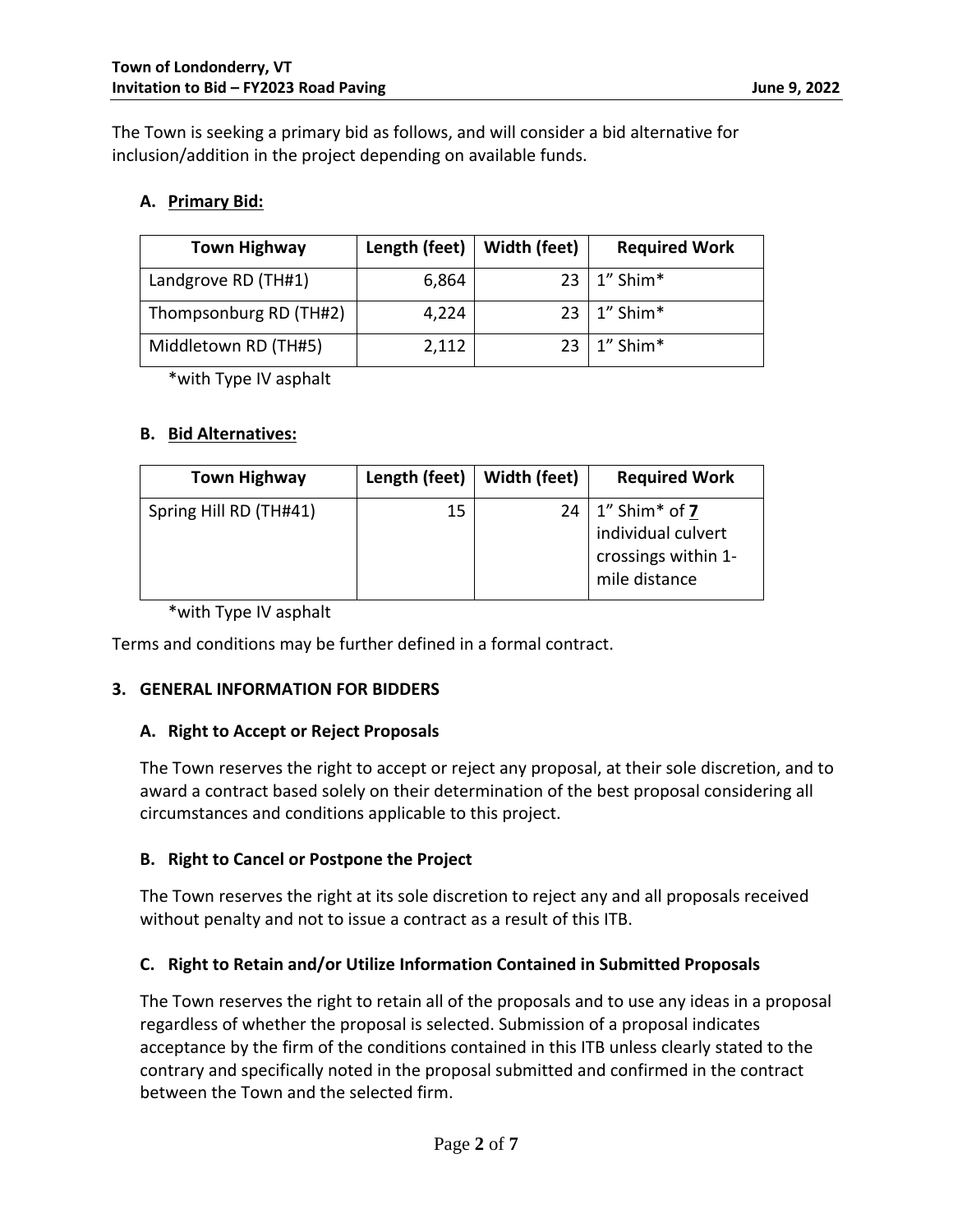### **4. PRICING**

- A. Proposals will clearly state and explain all costs associated with the services to be provided as defined in Section 2, Scope of Work. The Town will not make advance, incremental or partial payments. All work/deliveries must be satisfactorily completed before being invoiced.
- B. There is no expressed or implied obligation on the part of the Town to reimburse bidders for any expenses incurred in preparing or presenting proposals in response to this request.

### **5. SUBMISSION OF PROPOSALS**

- A. Bids should be submitted electronically to the following email address: **[townadmin@londonderryvt.org.](mailto:townadmin@londonderryvt.org)** Bids will also be accepted by mail or in person.
- B. Respondents are required to use the enclosed Bid Proposal Form (page 7) to submit their proposal. The completed form and any attachments should be scanned to PDF format and sent as a single attachment to the email address above. Failure to use the enclosed form shall be deemed as non-responsive and shall invalidate any submittal. Additional materials which clarify and/or supplement the response form may be attached to the Bid Proposal Form.
- C. All proposals must be submitted to the Town of Londonderry in care of the RFP Coordinator with reference to "**FY2023 Road Paving Bid"** in the email subject line, or on the envelope if submitted by mail or in-person. Any bid may be withdrawn in writing prior to the scheduled time for the opening of bids. Any bids received after the time and date specified shall not be considered. Bidders shall bid to specifications and any exceptions must be noted. A bidder submitting a bid thereby certifies that the bid is made in good faith without fraud, collusion, or connection of any kind with any other bidder for the same work, and that the bidder is competing solely on his/her behalf without connection with or obligation to any undisclosed person or firm.
- D. There will be no public opening of the bids received by the Town, but they will be reviewed by the Londonderry Selectboard soon after the submission deadline.

### **6. GENERAL PROVISIONS**

#### **A. RFP Coordinator**

1) The Town Administrator will serve as the single point of contact for this solicitation:

Shane O'Keefe, Town Administrator Town of Londonderry 100 Old School Street Phone: 802-824-3356, ext. 5

South Londonderry, VT 05155 Email: townadmin@londonderryvt.org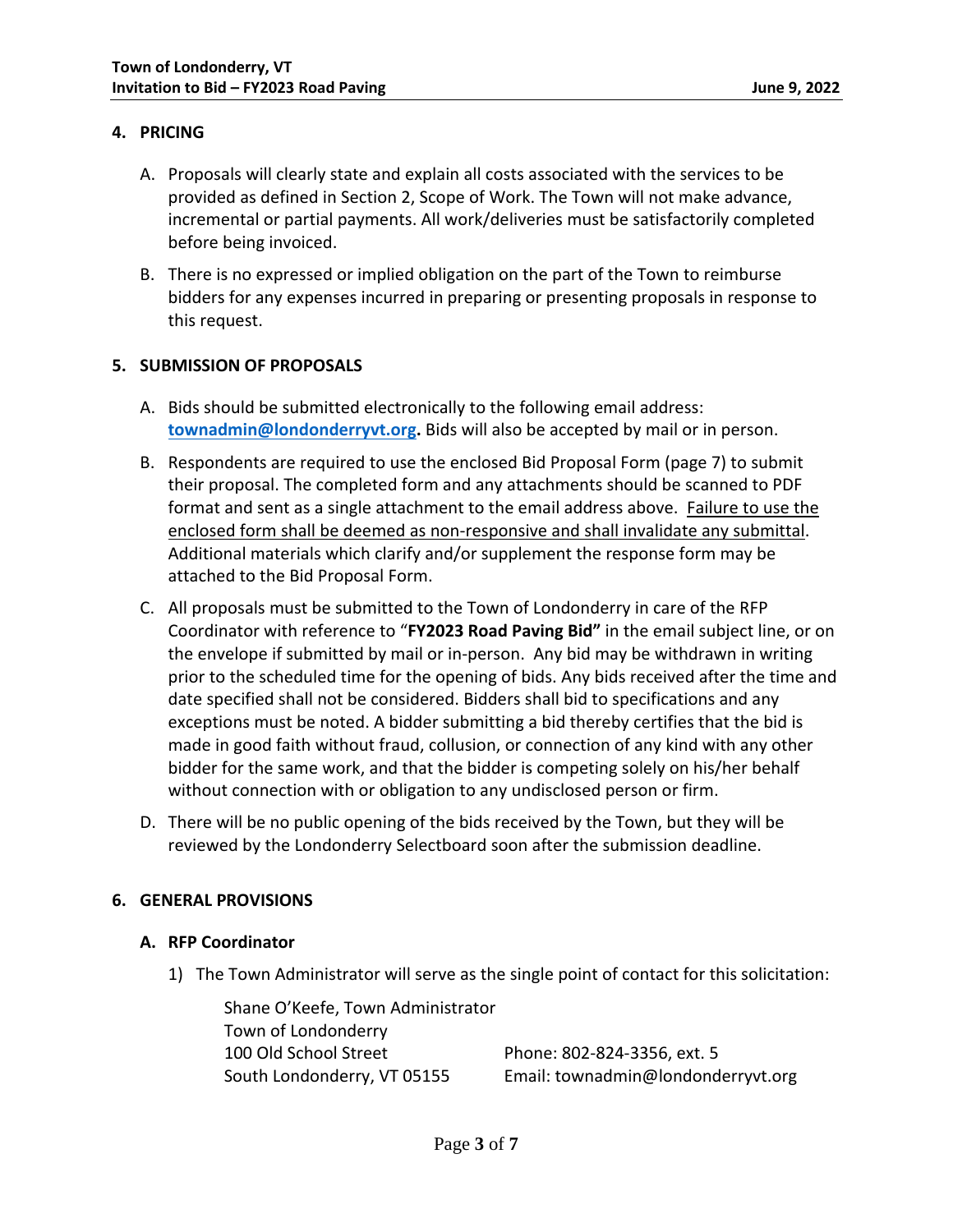- 2) Except as noted below, all communication between the bidder and the Town upon release of this ITB shall be with the RFP Coordinator. Any other communication will be considered unofficial and non-binding on the Town. Bidders are to rely on written statements issued by the RFP Coordinator.
- 3) Should potential bidders wish to view the road segments with a Town representative prior to bidding, please contact Road Foreman Josh Dryden at 802-824-3356, ext.6, before June 27, 2022.

### **B. No Obligation to Contract**

This ITB does not obligate the Town to contract for services specified herein. The Town reserves the right to reject all bids and to either withdraw the ITB or reissue a revised ITB at a later time.

### **C. Commitment of Funds**

The Town of Londonderry Selectboard is the only entity that may legally commit the Town to the expenditures of funds for a contract resulting from this ITB. No costs chargeable to the proposed contract may be incurred before receipt of a fully and properly executed contract.

### **D. Right to Extend Contracts**

The Town reserves the right to extend a contract for ongoing services without reissuing an ITB.

### **E. Insurance Requirements**

- 1) The Contractor will furnish the Town with a certificate(s) of insurance executed by a duly authorized representative of each insurer, showing compliance with the insurance requirements set forth below.
- 2) The Contractor shall, at its own expense, obtain and keep in force insurance coverage during the full term of the contract. Upon the Town's acceptance of the Contractor's proposal, a Certificate of Insurance shall be provided to the Town by the Contractor or the Contractor's insurance company before any work is performed. The Contractor's policies shall name the "Town of Londonderry, Vermont" as an additional insured.
- 3) By submitting a bid, Bidder warrants and promises that it will comply with all State of Vermont and federal requirements for the transportation, storage and handling of the fuel to be provided under this bid. The awarded Contractor shall indemnify the Town and its representatives against any claim, loss, damage, or liability arising from any such law or regulation related to any activity of Contractor or its agents or employees. The awarded Contractor shall be responsible for all damage to property, or injury to persons, arising out of any act or failure to act on the part of its agents or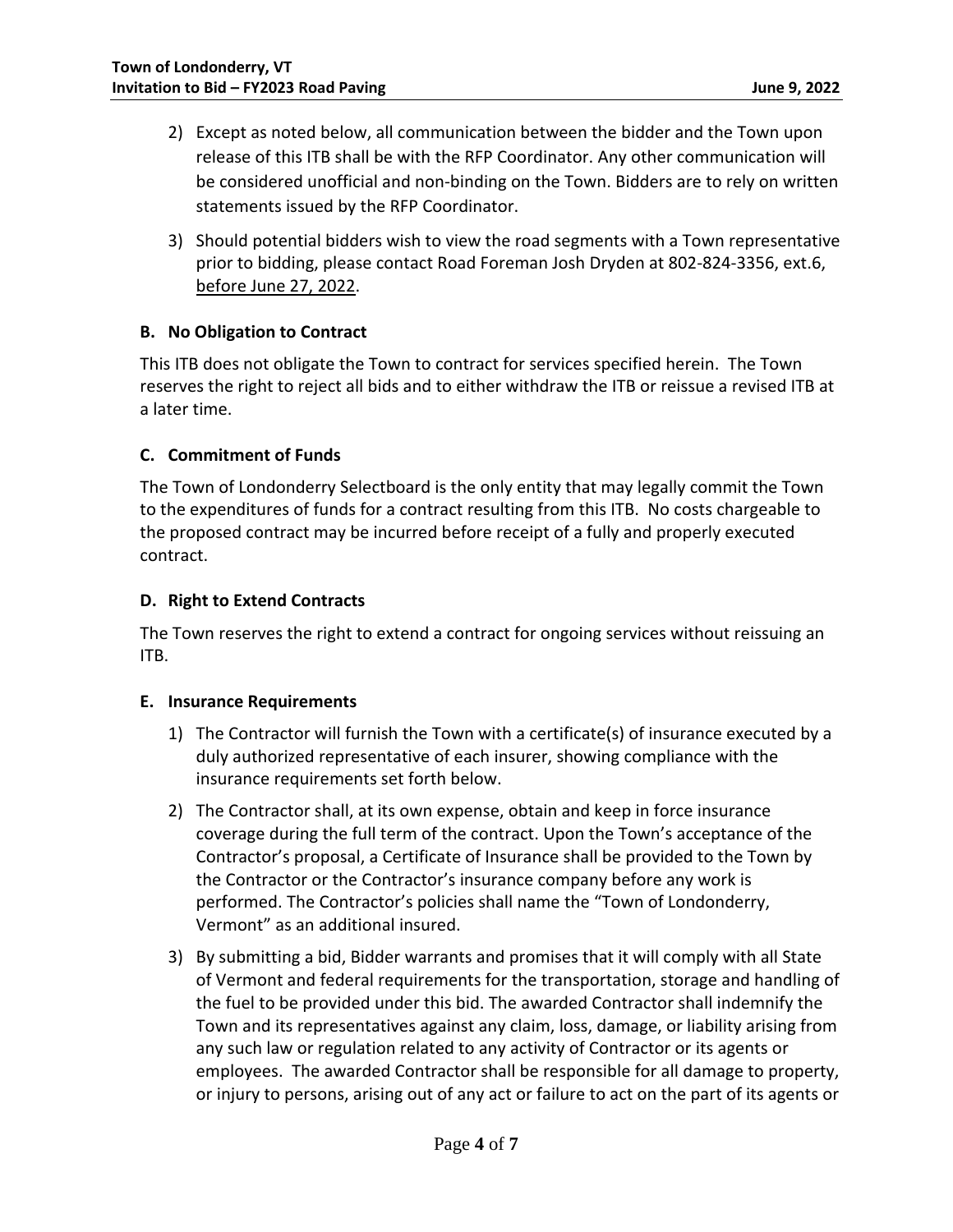employees. They shall indemnify and hold harmless the Town from any and all demands, suits, or judgments arising in conjunction with or as a result of the Contractor's performance of this contract.

- 4) Liability Insurance -- Contractor shall maintain Commercial General Liability Insurance with a limit of not less than \$1,000,000 per each occurrence and General Aggregate coverage of at least \$2,000,000.
- 5) Automobile Liability Insurance -- Contractor shall maintain automobile liability coverage with a Combined Single Limit of at least \$1,000,000.
- 6) Workers' Compensation -- The Contractor will, at all times during its service to the Town, comply with all applicable workers' compensation, occupational disease, and occupational health and safety laws, statutes, and regulations to the full extent applicable. The Town will not be held responsible in any way for claims filed by the Contractor or their employees for services performed under the terms of this contract. Additionally, the Contractor is responsible for ensuring that any subcontractors provide adequate insurance coverage for the activities arising out of subcontracts.

### **7. EVALUATION AND CONTRACT AWARD**

### **A. Evaluation Procedure**

- 1) Proposals will be evaluated in accordance with the requirements stated in this request and the Town of Londonderry Purchasing Policy.
- 2) The RFP Coordinator may contact the bidder for clarification of any portion of the bidder's proposal.

### **B. Evaluation and Selection Criteria**

The Town will consider the following criteria when evaluating and selecting proposals:

- Price
- Clarity and completeness of the submitted proposal
- Bidder's ability to perform within the specified time limits
- Bidder's experience and reputation, including past performance for the Town of Londonderry
- Quality of the materials and services specified in the bid
- Bidder's ability to meet other terms and conditions, including insurance and bond requirements, if any.
- Bidder's availability to provide future service, maintenance, and support.
- Bidder's financial stability.
- Any other factors that the Town determines are relevant and appropriate in connection with a given project or service.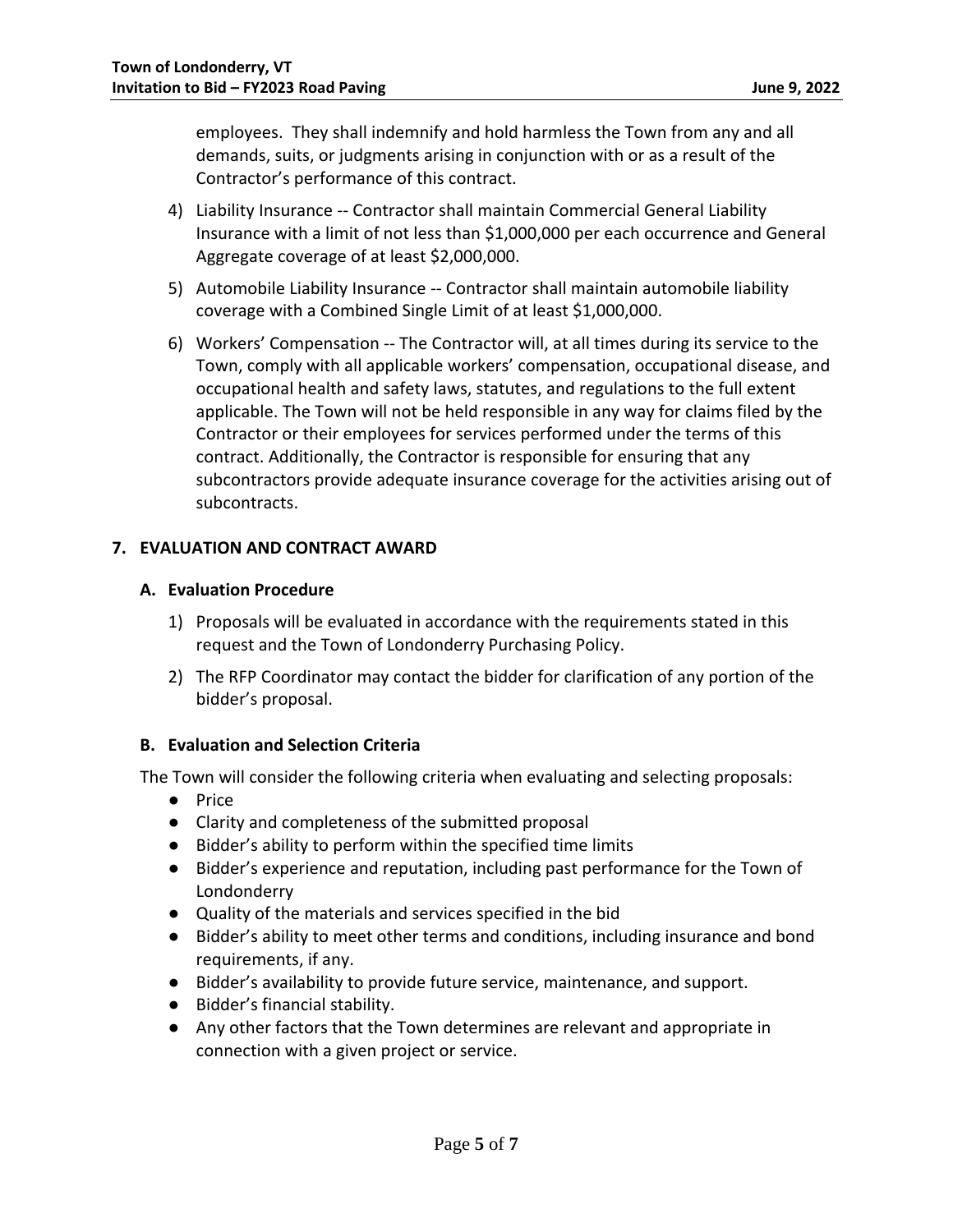## **C. Notification to Bidders**

The RFP Coordinator will notify the apparently successful Contractor of the Town's selection as soon as possible following the Selectboard's acceptance of the bid and awarding of a contract.

# **D. Start of Work**

Work will commence on a date and time mutually agreed to by the Town and the Contractor, following the execution of an approved and signed contract. All work must be completed by October 15, 2022, unless otherwise mutually agreed to in writing.

**Bid Proposal Form is on following page**